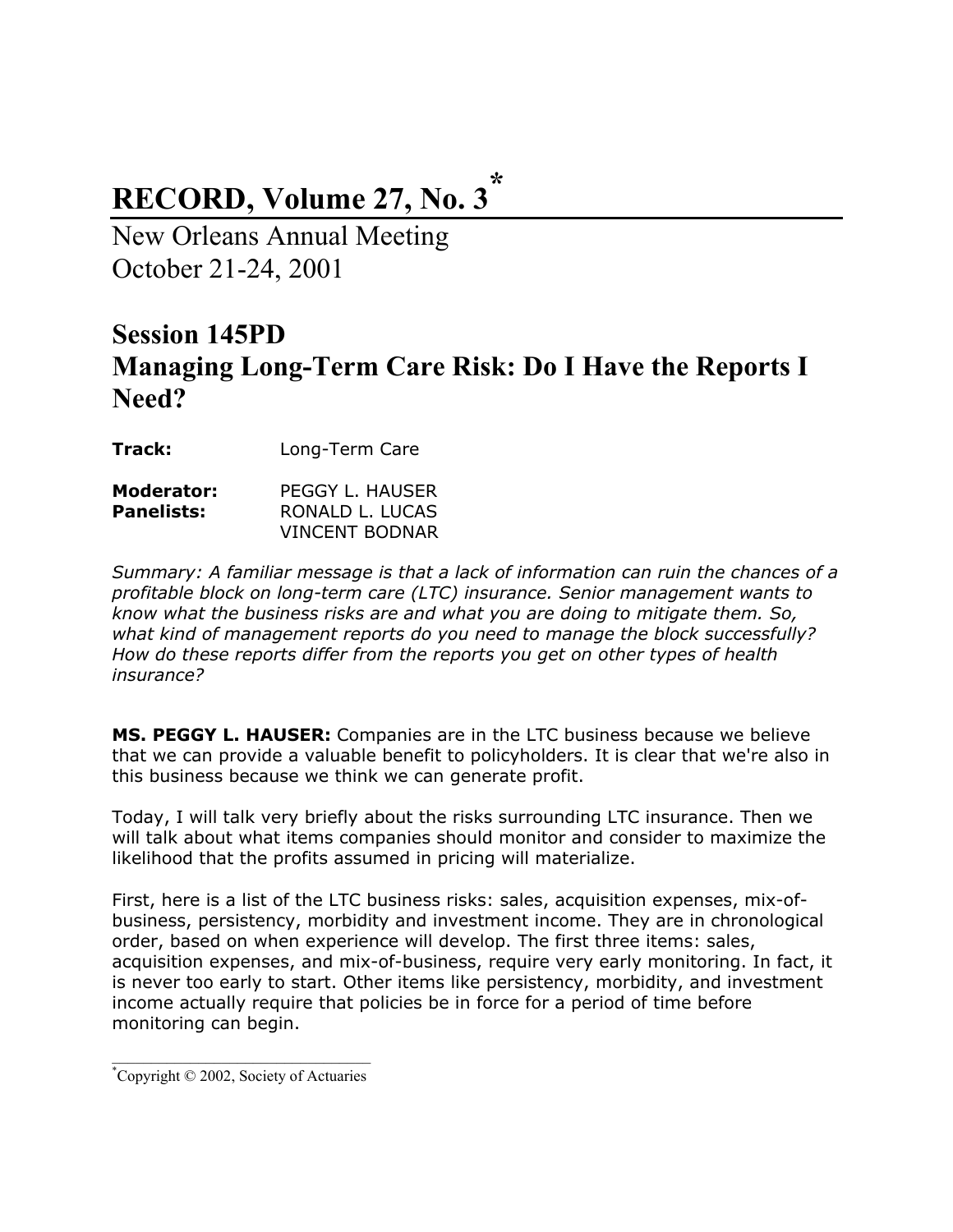First, I will address the early monitoring testing that carriers can do. Jake Lucas will talk about the experience studies that companies should be doing to monitor their persistency and morbidity risks. Then finally, Vince Bodnar will wrap-up with how to use the reports and how to make the reports come alive. With that, I will now talk about early monitoring.

It's never too early to begin the monitoring process. In fact, you can start even before sales begin, because in order to monitor, you must first know what your expectations are. Then, as soon as sales begin, you should begin to monitor actual results.

The initial priorities are to recover development and acquisition costs and to meet target profit objectives. There's a significant cost to get into the LTC business, so it's important to have a plan for recouping those development expenses. Of course, it's necessary to have sales to generate revenue, but those sales have to be profitable to generate income.

Some initial key items to be monitored are: submitted business, withdrawal rates, underwriting declines, not-taken rates, and issued-and-paid. The goal of all monitoring is to compare actual results to pricing expectations or forecasts. This is important since the company has invested significantly in getting into the market. It's important to have an idea of what sales are expected to be, and then monitor the sales as they come in, to see if they meet the plan that was set out.

The first item is monitoring submitted business, or applications. Do they meet your target forecasts? If they are not meeting them, why aren't they meeting them?

Then, in moving from actual submitted applications, ultimately it is necessary to get to an in-force policy. I've identified three ways that one might lose an application between the time it is submitted, and when it's ultimately an effective policy.

First, there might be policies that are withdrawn before the underwriting decision has been made. These are policies that were not approved or declined, but the applicant has changed his or her mind. Although the company hasn't completed the underwriting process, chances are they've incurred some underwriting expenses before the withdrawal occurred.

Secondly, some of the applications will be lost to underwriting declines. Initially, expect that agents and brokers will test underwriting criteria, and there might be higher declines. It's important to estimate underwriting declines, then test what ultimately comes in.

Finally, the last way you lose applications is through a not-taken policy. In this case, a company will have gone through the entire process of underwriting and made the decision that this was an insurable risk, but now the policyholder has changed his or her mind. This loss is more devastating than the withdrawn policy,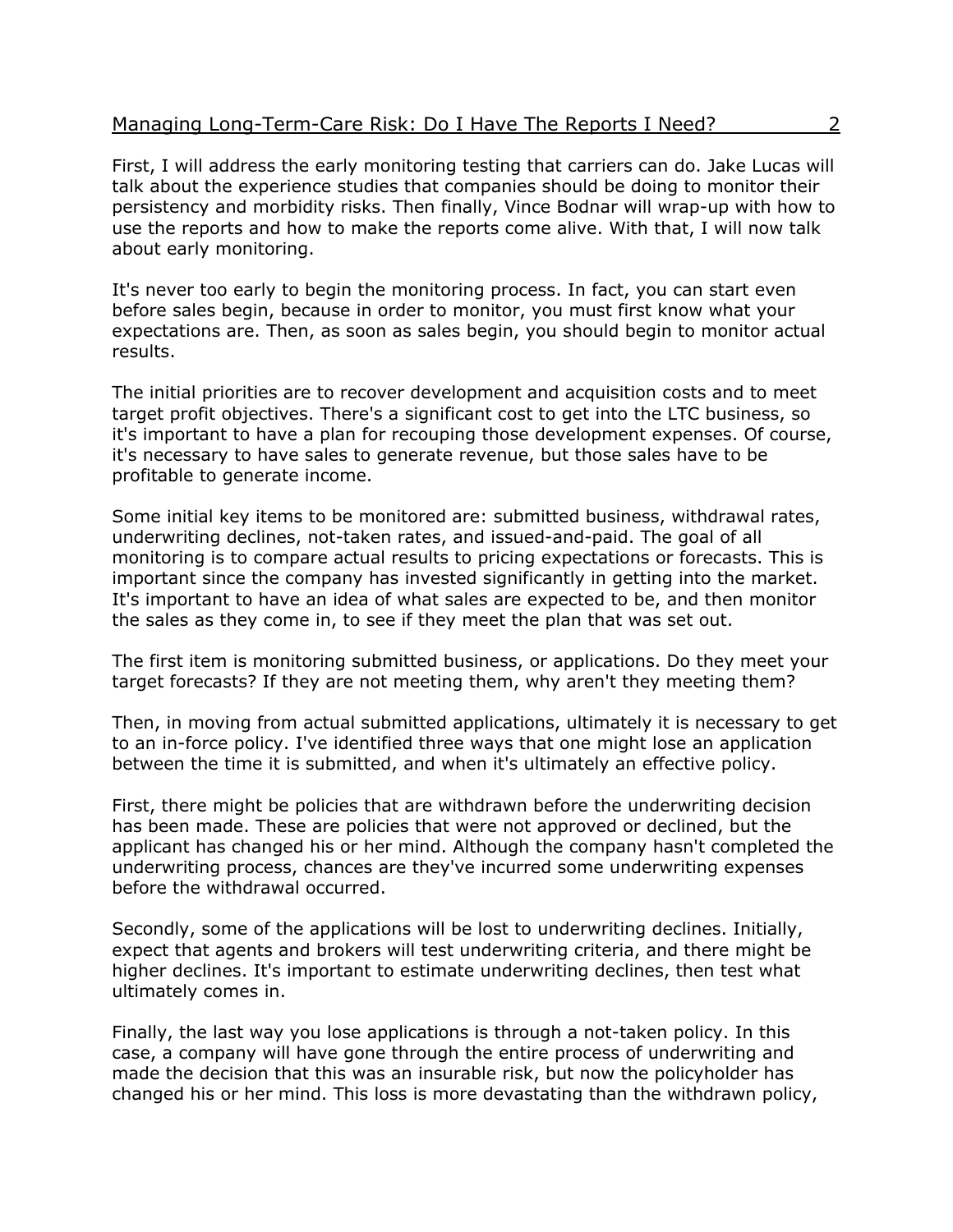because with the not-taken policy, the company has incurred the full underwriting costs. It's important to monitor each of these items to make sure you're on target.

To demonstrate a case study that we encountered recently, I will talk about a cohort of policies at issue ages 65–74. I want to compare the pricing underwriting expense assumption to the actual underwriting costs for a cohort of issued policies.

First, the pricing actuary had assumed that the cost of making a decision, either if it was declined or accepted, at this particular issue age, would be about \$135. That cost included the following expenses: putting the application on the system, doing a telephone history interview, ordering risk management information (which might include a face-to-face assessment or an attending physician statement) and finally the costs of the underwriter reviewing all of the information, making a decision, and perhaps issuing the policy.

So, buried in the pricing actuary's assumption was the rate of ordering risk management information. In this case, we assumed that 30 percent of the applications at this age required an attending physician's statement (APS). The underwriting protocol was that we would always do a telephone history interview, but an APS would be ordered for cause only. Factoring all of those costs together, our estimate was \$135.

We anticipated that in this age range, we would decline roughly 20 percent of the applications that were submitted, plus, we anticipated a three-percent withdrawal and not-taken-out rate. That provided a resulting cost-per-policy issued of \$175. After we monitored sales for about a year, the actual results were available to review.

In fact, the actual cost-per-issue was considerably higher than the pricing assumption had been. The cost-per-decision was higher, because the APS assumption was off by 30 percent. We were ordering the APS on closer to 50 percent of the applications, so the \$135 cost-per-decision was actually \$145.

The decline rate was higher than expected, at 30 percent. This might be expected, because this was a new product and certainly the brokers and agents tested the underwriting criteria to see what would really be accepted and declined. What I found the most troubling was the not-taken rates were actually four times higher than what the pricing assumptions had been.

This experience resulted in a cost-per-policy-issued of \$250, or a difference of \$75 per policy issued. This might not seem like a lot of money, but if you lose \$75 on every policy issued, profits are eroded. For example, if the average premium is \$1,700 and you expect the policy to remain in force for seven-and-a-half years and are hoping for ten percent of the premium to be profit, you would expect somewhere near \$1,200, or \$1,300 in profit over the life of each policy. Right away, at issue, we lost \$75 on each of those policies, which is about six percent of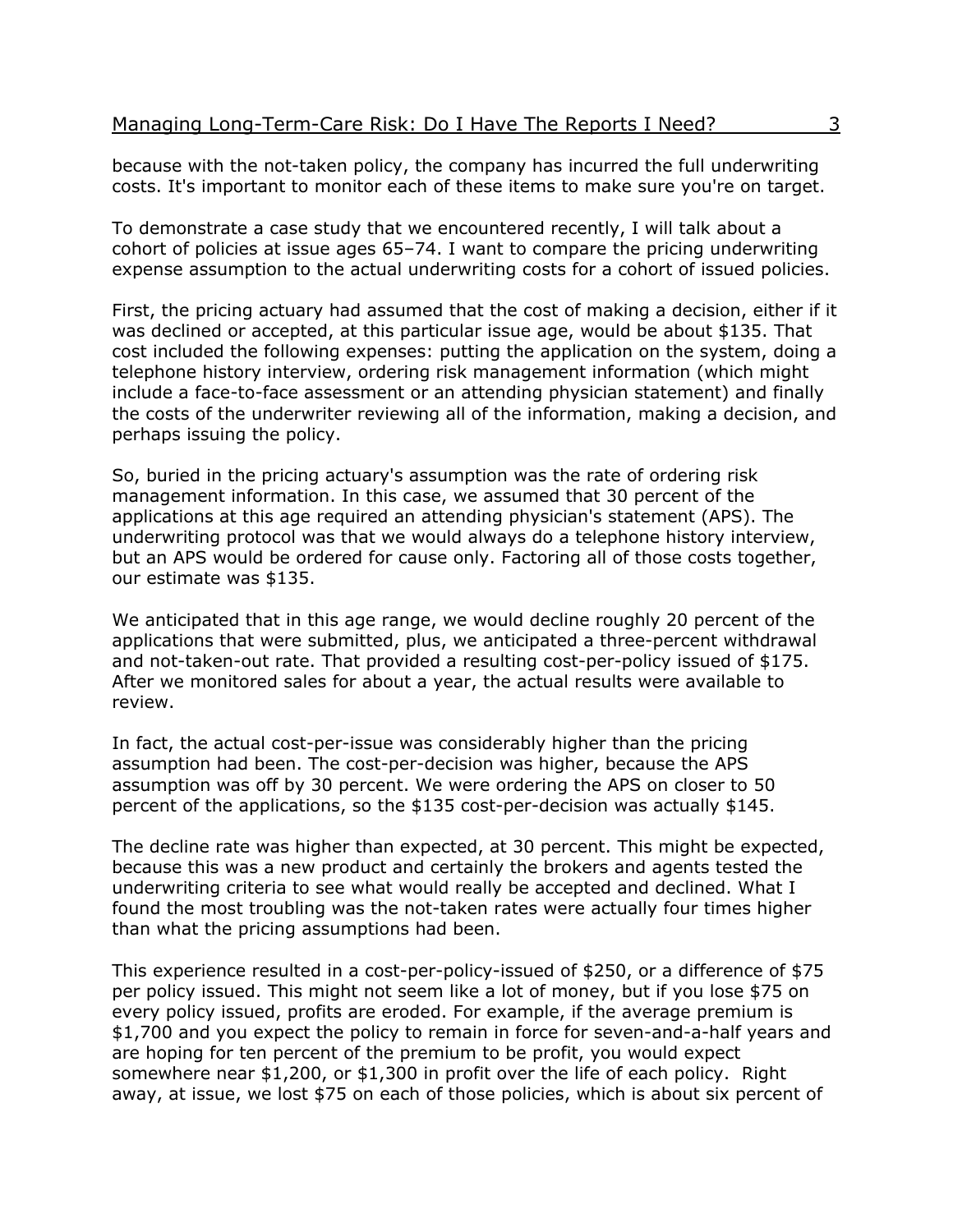the profit we expected over the policy's life. If companies don't monitor this, you may lose money right out of the gate. With all of the risks coming downstream, it's a shame to lose money so quickly on something that could be monitored and caught. It's important to monitor this experience and take corrective action now.

If a company continually has higher decline rates than expected or than they prepared the agents to expect, it's very likely these agents will be discouraged and take their business elsewhere. It's really important that the agents are trained and that they have good agent guides. This way, they have a pretty good expectation of what will happen to an application they submit. When decline rates are considerably different than expected, a company must look to explain why that is the case.

In this case, we expected a lack of field underwriting, since applications were coming in that really shouldn't have been sent in. In addition, I was concerned about the agents' training. It appeared that the agents must not have convinced the applicants of the product's value, and that this was an important product for them to have, because so many were going through the underwriting process, then changing their mind after-the-fact. Clearly, some changes needed to be made.

In doing this initial monitoring, it's important for your company to maintain the capability to drill down and isolate why and where the differences occur. On this early information it's very important to have the ability to see whether it is just a particular agent or area that is having problems or a widespread problem.

Another variable to look at is variation by risk class or by preferred and standard. Are a lot of applicants not taking out their policy because they thought that they were going to be eligible for the preferred risk, and in fact, were offered the policy at the standard price? This problem would again indicate that more agent education is necessary. The agents need to have a better idea of what you will do when that application comes in the door.

It's important to drill down on these assumptions by issue age. Although a company may expect a 20 percent decline rate and experience 30 percent, this result could just be driven by the fact that the issue age distribution was different than expected. Your assumptions by age may be right on target, but because your average issue age was higher, you decline more than you would have expected. If you drill down, you may find that the aggregate result is off but the results by issue age are on target. It's also important to be able to monitor trends over time. You might expect to see your declines higher than expected initially, but certainly they should trend over time to meet with expectations.

The second early monitoring that is important for companies to do is watch their mix of business. Every company that issues LTC has subsidies built into its rate structures. Two subsidies that everybody has are gender and daily benefits.

We use unisex premiums for a product that we believe has very different morbidity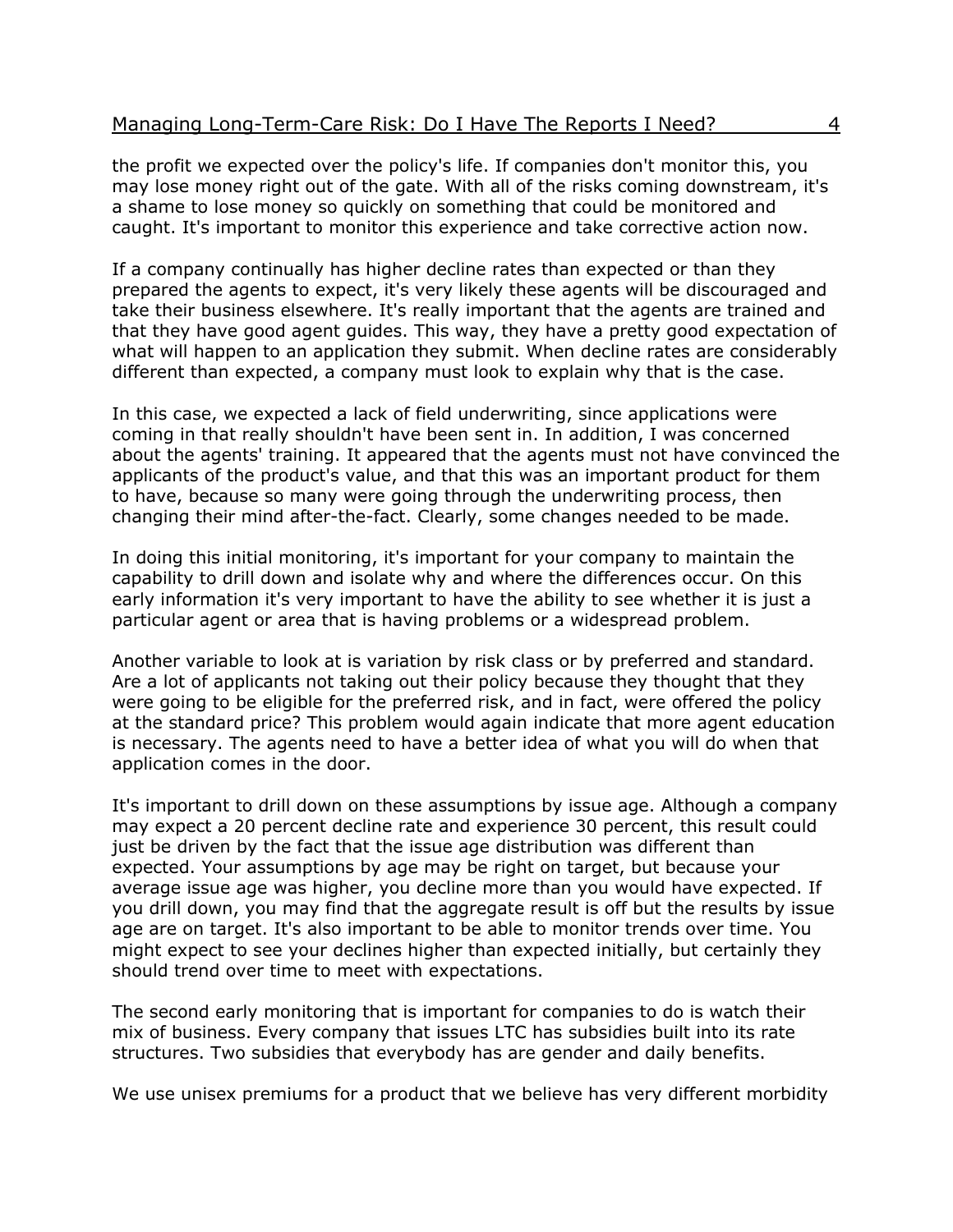assumptions and likely mortality rates by gender. If the gender mix is off, that is important to know right away.

Similarly, subsidies by daily benefit are very common. Most companies' rates are based on perhaps a \$10 daily benefit, and all of the rates are proportional. If they sell a \$100 and a \$200 daily benefit, the premiums double. In reality, we know that there are fixed expenses such as underwriting costs, so there is likely to be more profit built into a \$200 premium than there is in a \$100 daily benefit premium.

It's likely the pricing actuary has assumed an average daily benefit in the pricing and if there ends up being a significantly lower average daily benefit, you might not have the profits thought to be built into the product. On the other hand, there may be more profits than expected if the average daily benefit issued is higher.

Other rate structure subsidies may occur by issue age, benefit period, and inflation protection option. This occurs when a company modifies target profit objectives at certain issue ages or benefit periods to be more competitive with rates out in the marketplace.

I see these subsidies a lot, especially with inflation option benefits. I have had discussions with other pricing actuaries about the additional risks with the compound inflation option. While it seems counter-intuitive, I believe the marketplace is not pricing the inflation options to return the same profit margin. It's very common for companies to accept a lower profit margin to get their rates in the ballpark of the market. Therefore, it's very important to monitor the mix of business assumption regarding who's taking inflation protection, because otherwise, anticipated profits will not be generated.

Finally, the marital status discounts and preferred discounts may create additional subsidies in the rate structures. The industry is getting to the point where we at least have some early duration experience. We can see differences between preferred and standard, and married and single morbidity. However, we don't know what the impact of these classifications will be ten or fifteen years down the road. We might not have explicit subsidies built into our rate structure, but we may have some implicit subsidies. Thus, it's important to monitor the expected mix of business to your actual distributions of business.

To monitor the mix of business, it's important to know first where the vulnerabilities are in the rate structure. One needs to know expected profit margins by rate cell, and further how competitive rates are by rate cell. It's important to look at the competitive situation, not only where you expect sales to occur, but for all of your rate cells.

Companies should do competitive comparisons for single, married, standard, preferred, and all the combinations. These comparisons will ensure that you have not, by accident, created some vulnerability in the rate structure. Especially in the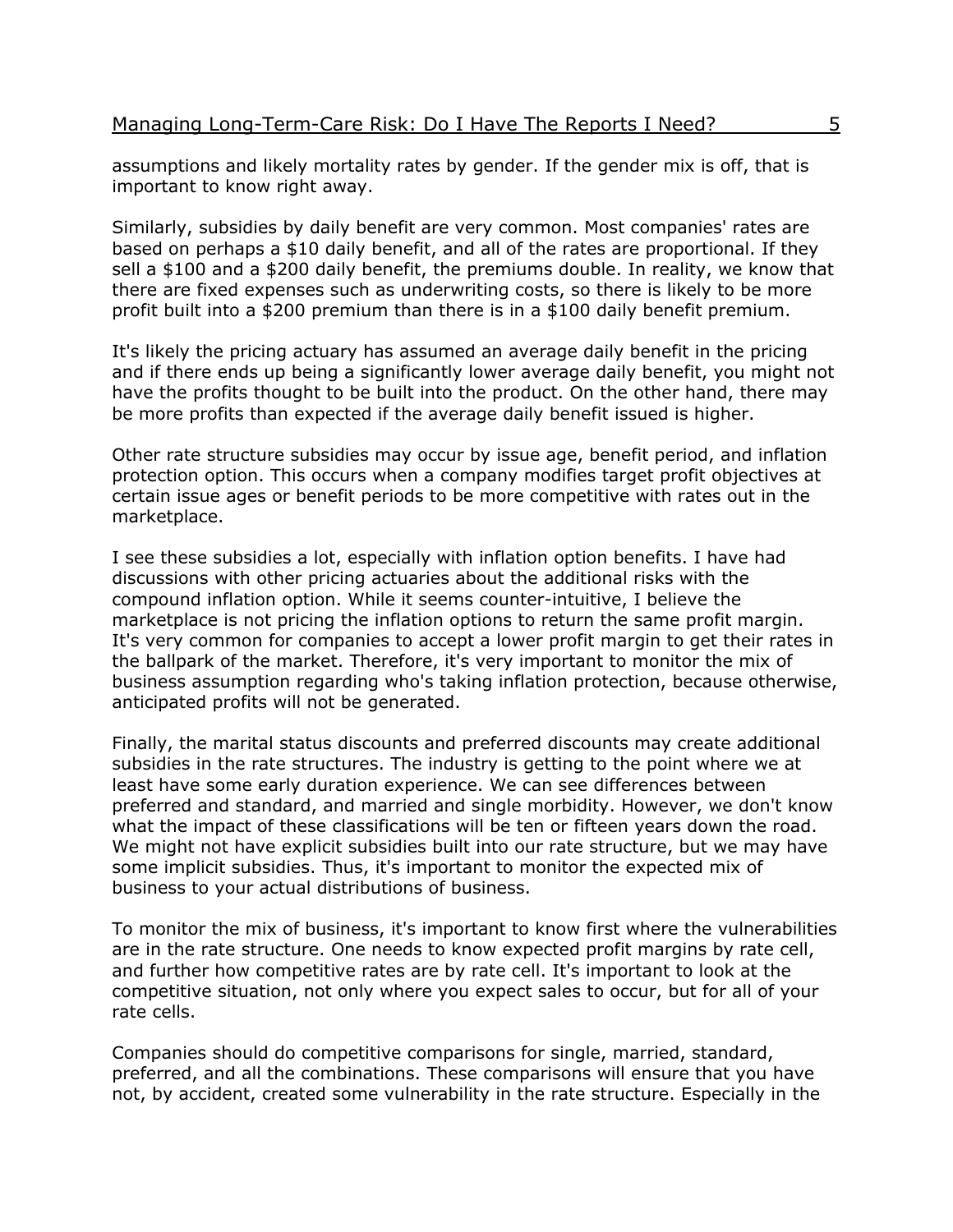broker market, vulnerabilities will be found and exacerbated. It's important to know the vulnerabilities before sales begin, and if a company has subsidies, it's important to monitor and be on top of the situation.

Finally, it's not enough just to know there are potential problems, but also, how far the assumptions can vary from expectations before alarm bells should ring. If it looks like we're a little bit off, should somebody be really ringing the bells?

There are a couple of potential measures that you could use to test or monitor the mix of business. I tried to think of measures that a company has at their disposal that can be used to quickly identify whether there are problems in the mix of business. From the valuation system, GAAP net premiums are likely available. The ratio of the GAAP net premium to the gross premium can be compared to expected levels. Look at vulnerable rate cells and rate cells overall to see if these ratios are at the expected level.

If these ratios vary from expected, it is necessary to figure out why and whether action needs to be taken. We will be required, as states adopt the new rate stabilization regulation, to conduct a test that gross premiums are greater than statutory net premiums plus renewal expenses. The GAAP net premium to gross premium tests tells something about morbidity risk, but it does not tell if there are profit problems. Whereas, this rate stabilization test might also indicate rate cells with potential problems.

Finally, the ultimate measure of whether you are adding value to the company is to estimate the embedded value of new issues. Embedded value is the present value of the future profits expected to flow from those issues. This measure is an excellent way to monitor that a company is adding value by issuing the right mix of business and staying on target to what expectations had been.

Now, I will turn the presentation over to Mr. Lucas. Mr. Lucas is a consulting actuary with Tillinghast-Towers Perrin, where his focus is LTC. He also spent three years with Conseco, where one of his responsibilities was developing experiencemonitoring capabilities for LTC.

**MR. RONALD L. LUCAS:** I'd like to build upon Peggy's comments and talk about experience studies. The two areas I will focus on are persistency and morbidity. As we go through these two ideas of experience monitoring, I will share some sample reports that I've developed and point out some observations. There are, of course, many different ways to look at the morbidity, and I'll share a couple of examples with you.

To start with, I will look at persistency, then look at the two components separately—lapses and mortality. If you don't have that capability, then you should look at your total termination rates versus expected rates. Something that we have all probably heard is that lapse rates continue to move lower, with lapse rates under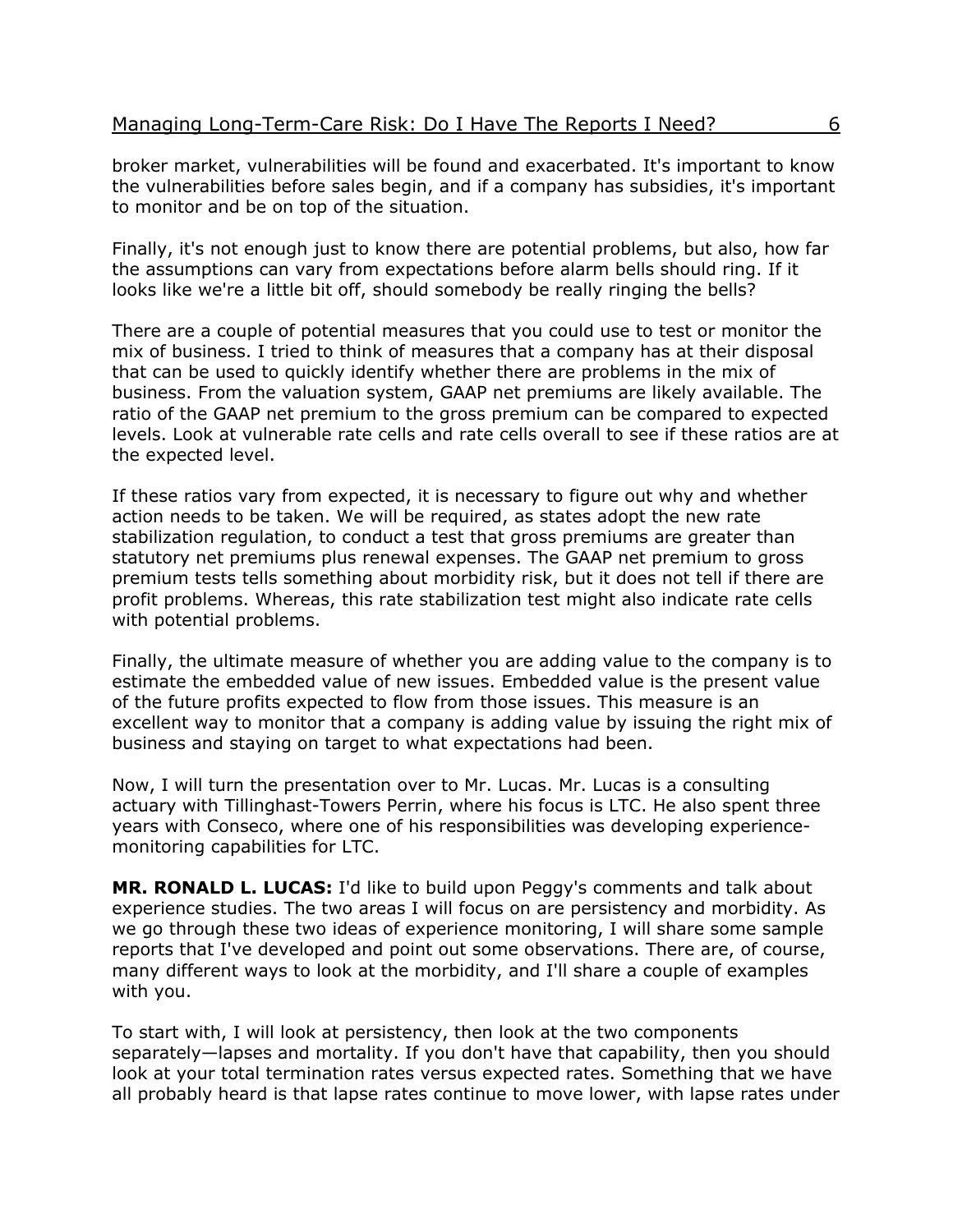two percent. One thing that we've noticed in some of the work we've done is that those ultimate lapse rates actually occur much lower than anticipated in pricing. You may have priced for it to occur in the tenth or fifteenth duration, but it may occur in the fourth, fifth or sixth duration.

Another observation is that mortality has been better than expected, which we've seen in two areas. One is the impact of underwriting, which may suggest that you should use selection factors, and the other is that the ultimate levels are actually lower than expected, reflecting the fact that people are living longer. It's important, if your lapses and mortality both are lower than expected, to realize the impact on future profits, which may have a significant impact.

I will now move on to the first sample report that I want to share with you. It's a simple lapse report, broken down by age brackets and duration. There are a couple of observations to point out. As you can see, there's a variation by age, but they also converge rather quickly to what might be an ultimate level, one percent. Other key variations that we've seen in lapse rates are between group and individual underwriting classes.

| <b>ABC Corporation</b> |    |                |    |          |    |       |
|------------------------|----|----------------|----|----------|----|-------|
|                        |    |                |    | Duration |    |       |
| Age Bracket            | 1  | $\overline{2}$ | 3  | 4        | 5  | 6     |
| < 50                   | 5% | 4%             | 3% | 2%       | 2% | 1%    |
| 50-70                  | 4% | 3%             | 2% | 2%       | 1% | $1\%$ |
| $70+$                  | 3% | 2%             | 2% | 1%       | 1% | 1%    |

Table 1 Lapse Experience

The next component of persistency is mortality experience. Table 2 looks at an actual expected ratio for mortality, by age bracket and duration. Two things you might notice here are that for the under age 50 bracket, mortality is higher than expected in almost all durations. Here, durations 1-5 suggest that maybe it's not credible. It may be helpful to look and see if there is enough exposure at that age bracket, or if it is due to the underwriting or the lack of underwriting at the younger ages. The second item to point out here is that at age 50-plus, there is a gradual upward trend in A:B ratios, which might suggest you should be using selection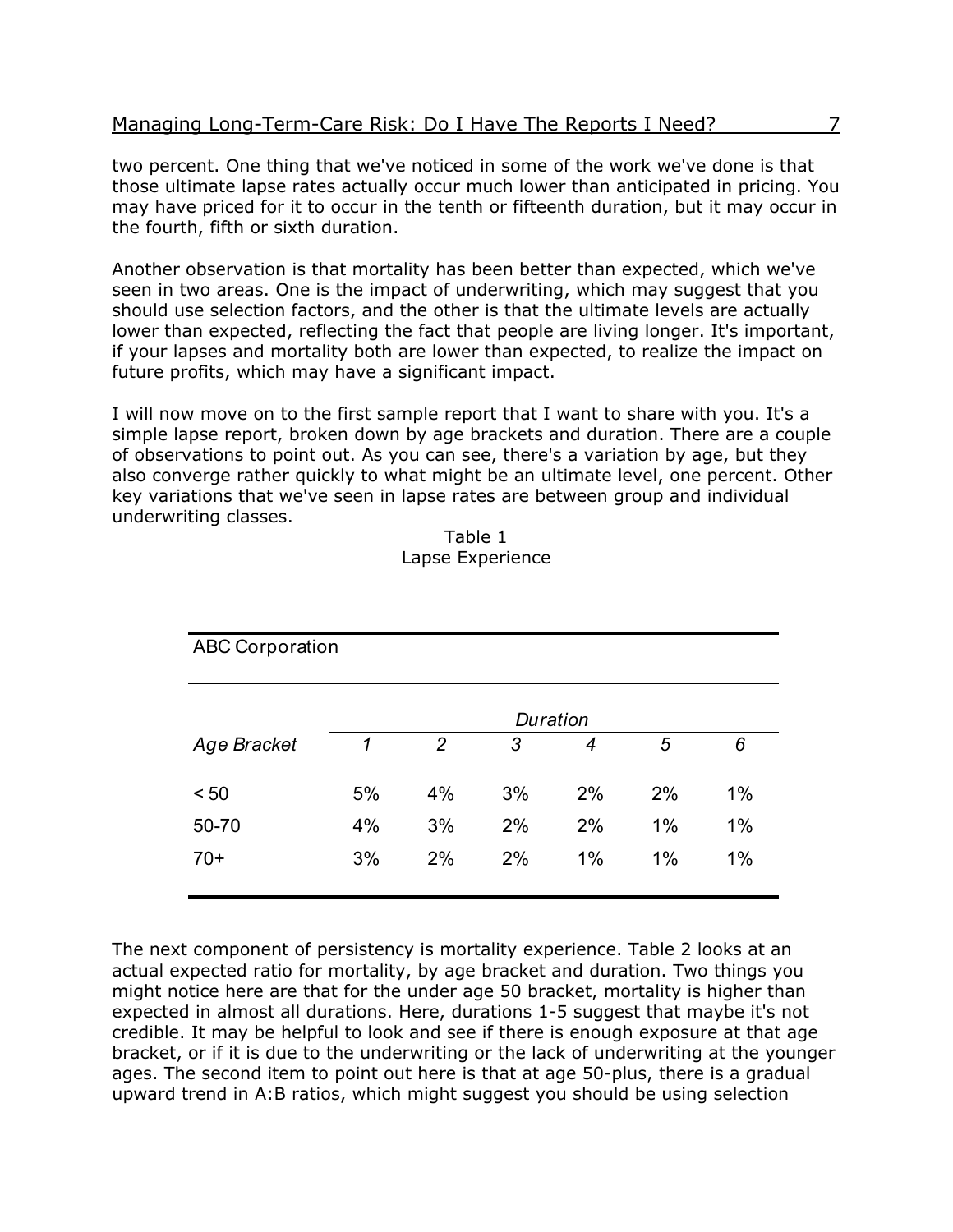factors.

|                                  |              |                | $\cdots$ |      |      |      |
|----------------------------------|--------------|----------------|----------|------|------|------|
| <b>ABC Corporation</b>           |              |                |          |      |      |      |
| <b>Actual-to-expected Ratios</b> |              |                |          |      |      |      |
|                                  |              |                | Duration |      |      |      |
| <b>Age Bracket</b>               | $\mathcal I$ | $\overline{2}$ | 3        | 4    | 5    | 6    |
| < 50                             | 110%         | 110%           | 120%     | 115% | 140% | 95%  |
| $50+$                            | 40%          | 50%            | 70%      | 80%  | 95%  | 105% |

### Table 2 Mortality Experience

Now we will move on to morbidity experience monitoring. This can't be looked at from an aggregate level. I prefer to look at what I consider to be some of the major components of looking at morbidity. This involves the incidence rates, the claims continuance, and the amount of claim payments, so you can determine what your salvage might be, looking at the care setting, transferring between care setting and claims characteristics.

 Table 3 looks at incidence rates of marital status by duration. If you're given a big discount for married or joint policies versus single ones, this type of report might give some indication of whether or not the durations are in the ballpark. To point out, here, in the first duration, the married A:E ratio is 25 percent and the single one is 60 percent. This is a substantial difference. Now look across, by duration, and see that they start to converge somewhat. Another area to look at regarding marital status is age bracket. There you can see if it actually converges as age increases.

| <b>ABC Corporation</b>           |     |     |          |     |     |  |  |
|----------------------------------|-----|-----|----------|-----|-----|--|--|
| <b>Actual-to-expected Ratios</b> |     |     |          |     |     |  |  |
|                                  |     |     |          |     |     |  |  |
|                                  |     |     | Duration |     |     |  |  |
| <b>Marital Status</b>            | 1   | 2   | 3        | 4   | 5   |  |  |
|                                  |     |     |          |     |     |  |  |
| Married                          | 25% | 35% | 40%      | 40% | 40% |  |  |
| Spouse                           | 45% | 50% | 55%      | 55% | 50% |  |  |
| Single                           | 60% | 70% | 80%      | 75% | 60% |  |  |
|                                  |     |     |          |     |     |  |  |

#### Table 3 Incidence Rates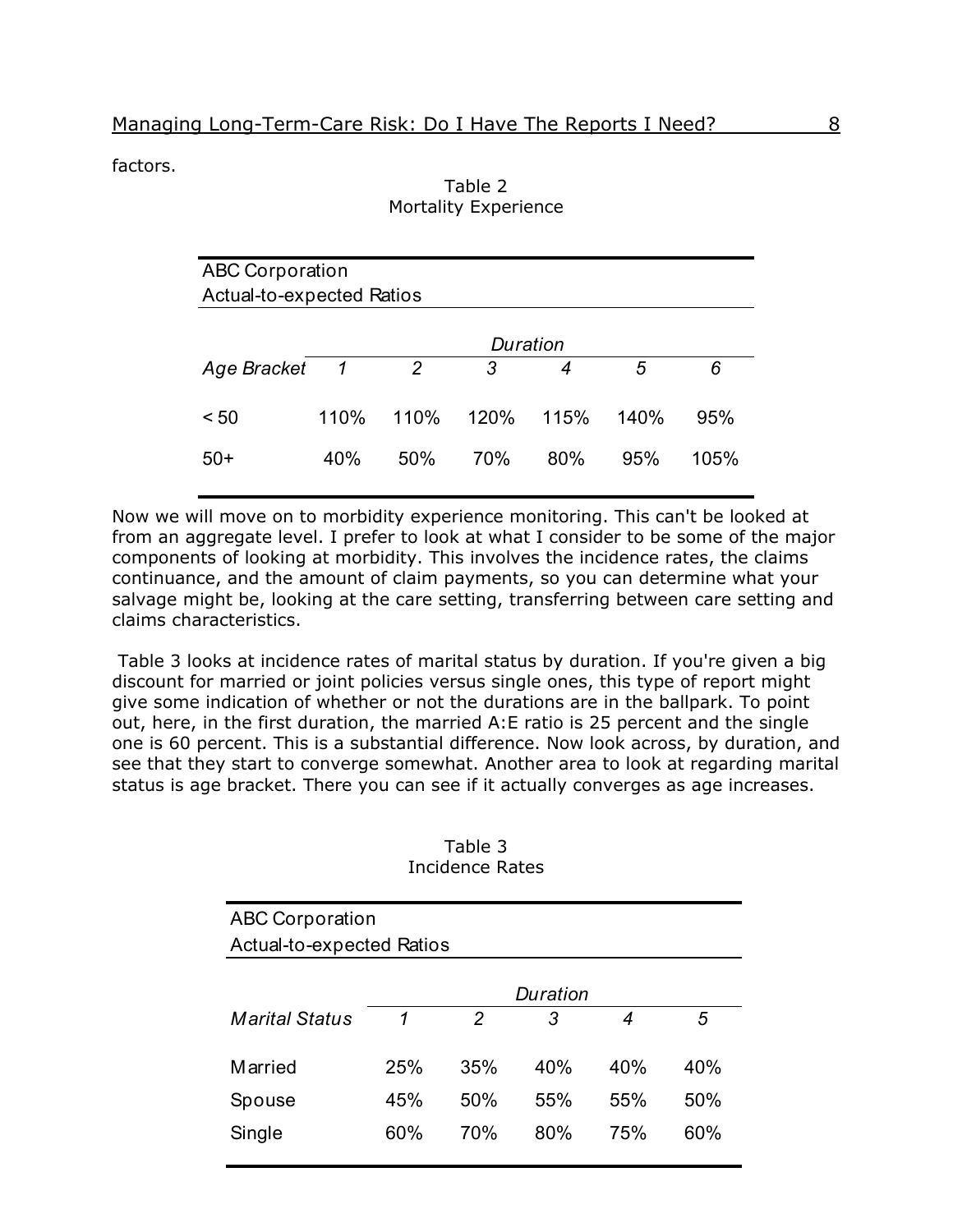Table 4 is another incidence rate report. The one thing I should point out here is when looking at incidence rates, it is worthwhile to look at expected ratios with selection factors and without selection factors, in order to really test the impact of the underwriting to see if we have the right selection factor patterns. This report looks at A:E ratios by attained age bracket and gender; and for the most part, in both genders, the A:E ratios are under one. But, see that for the males, it is lower than the female A:E ratios. Maybe a third observation here is that the  $61 - 70$  age bracket has the lowest A:E ratio.

| <b>ABC Corporation</b>           |         |       |           |                             |           |      |  |
|----------------------------------|---------|-------|-----------|-----------------------------|-----------|------|--|
| <b>Actual-to-expected Ratios</b> |         |       |           |                             |           |      |  |
|                                  |         |       |           |                             |           |      |  |
|                                  |         |       |           | <b>Attained Age Bracket</b> |           |      |  |
| Gender                           | $~<$ 40 | 41-50 | $51 - 60$ | 61-70                       | $71 - 80$ | > 80 |  |
|                                  |         |       |           |                             |           |      |  |
| Male                             | 40%     | 75%   | 35%       | 30%                         | 40%       | 70%  |  |
| Female                           | 110%    | 50%   | 45%       | 35%                         | 50%       | 90%  |  |
|                                  |         |       |           |                             |           |      |  |

| Table 4                |  |
|------------------------|--|
| <b>Incidence Rates</b> |  |

The ratio seems to go up with age; if someone goes down in age, it goes up. It is a U-shaped pattern, which maybe has to do with the value of the underwriting that takes place at that age, or perhaps some other cause as well.

If we move on to claims continuance, Table 5 looks at two care settings—nursing home and home health care—as well as claim duration. We've seen that people are staying on claim longer than expected, which certainly applies in this case as well.

Table 5 Claims Continuance

| <b>ABC Corporation</b><br><b>Actual-to-expected Ratios</b> |      |     |                      |     |     |     |
|------------------------------------------------------------|------|-----|----------------------|-----|-----|-----|
|                                                            |      |     | Duration (in Months) |     |     |     |
| <b>Care Setting</b>                                        | 1    | 6   | 12                   | 24  | 36  | 48  |
| Nursing Home                                               | 40%  | 75% | 30%                  | 30% | 40% | 70% |
| Home Health                                                | 110% | 50% | 45%                  | 35% | 50% | 85% |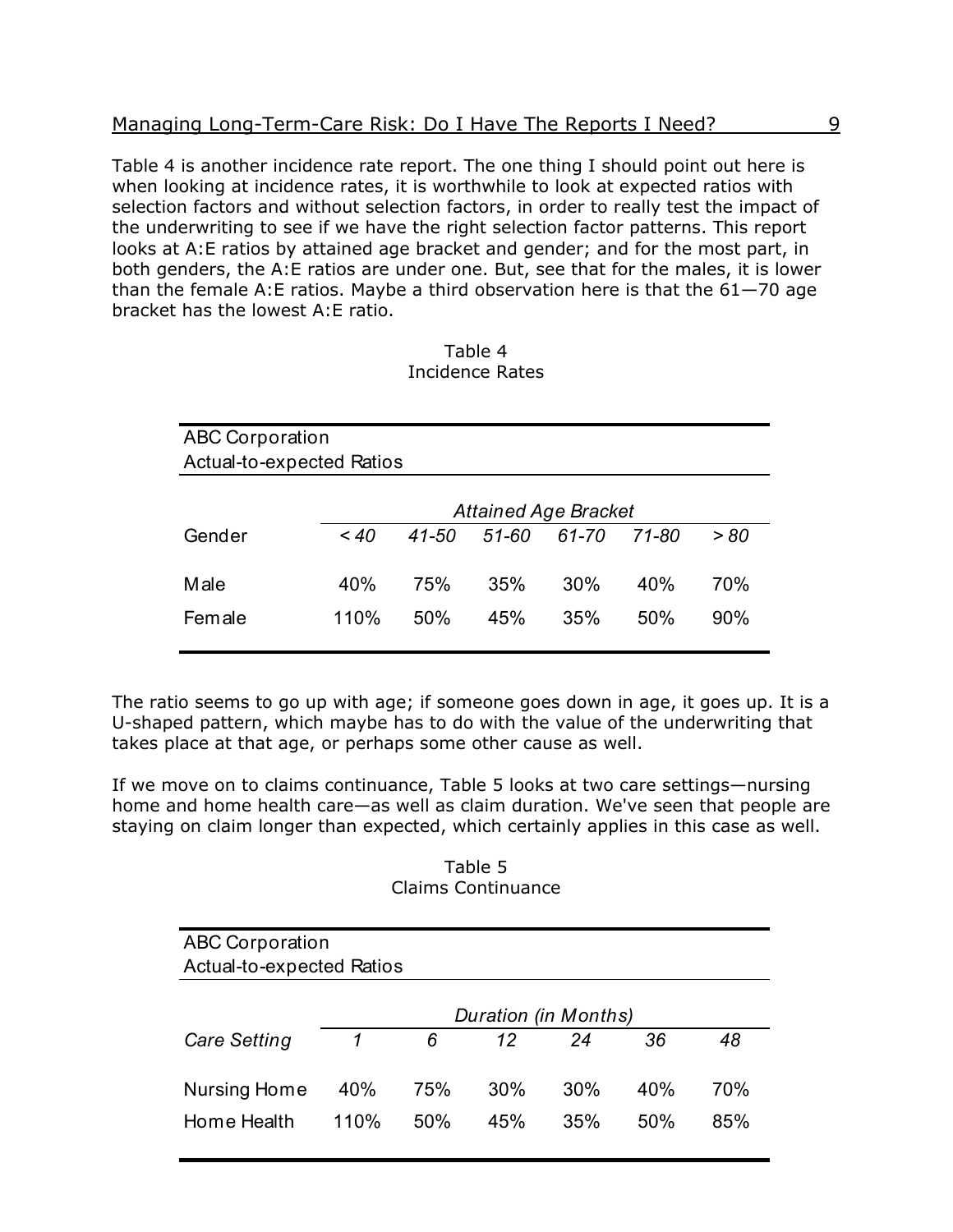Key variables to look at in addition to what appears in this report include assisted living facilities in the care setting (with the necessary data). This can also be looked at by elimination period for richness of benefits, an ideal benefit amount and compound inflation.

After reviewing incidence rates and continuance, the next logical thing to look at is claim payment level. Table 6looks at the actual payout as a percentage of the maximum daily benefit amount, and shows that we expect to pay less than 100 percent across all care settings. Then the actual column shows that we are still paying under 100 percent, but the actual amount is higher than expected in three of the four categories.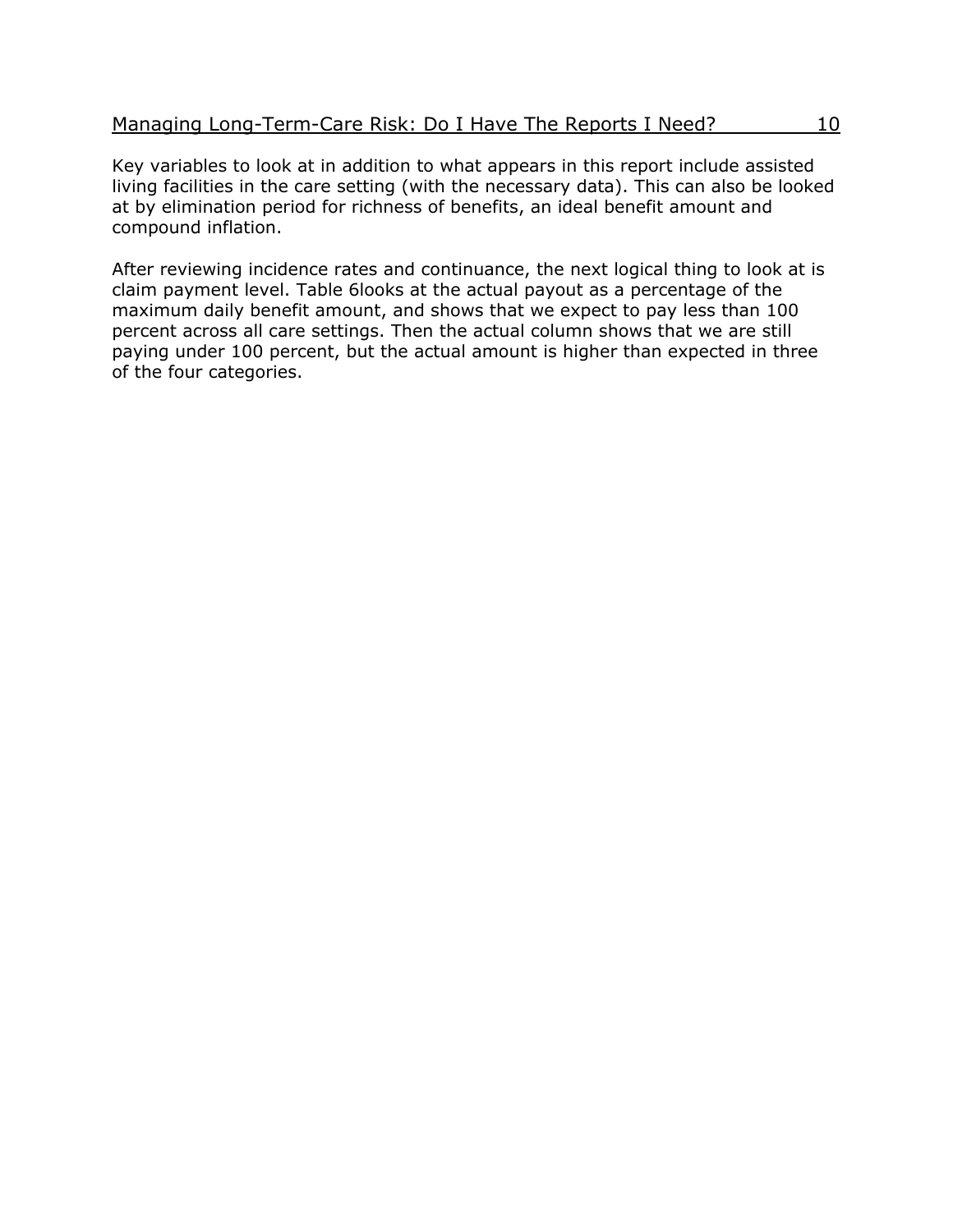| <b>ABC Corporation</b>          |     |                 |                                                        |  |  |  |  |
|---------------------------------|-----|-----------------|--------------------------------------------------------|--|--|--|--|
| Actual-to-expected Ratios       |     |                 |                                                        |  |  |  |  |
|                                 |     |                 |                                                        |  |  |  |  |
|                                 |     |                 | Actual Payout as a Percentage of Maximum Daily Benefit |  |  |  |  |
| <b>Care Setting</b>             |     | Actual Expected | A/E                                                    |  |  |  |  |
|                                 |     |                 |                                                        |  |  |  |  |
| Nursing Home                    | 90% | 85%             | 106%                                                   |  |  |  |  |
| <b>Assisted Living Facility</b> | 90% | 95%             | 95%                                                    |  |  |  |  |
|                                 |     |                 |                                                        |  |  |  |  |
| Home Health Care                | 70% | 60%             | 117%                                                   |  |  |  |  |
| <b>Respite Care</b>             | 50% | 40%             | 125%                                                   |  |  |  |  |
|                                 |     |                 |                                                        |  |  |  |  |
|                                 |     |                 |                                                        |  |  |  |  |

| Table 6                      |  |
|------------------------------|--|
| <b>Claims Payment Levels</b> |  |

What are the implications of actual payouts being higher than expected? Two things come to mind. There is actually a higher payment stream going out and one may also increase total payout.

There are a couple of other things to point out here. If the home health care benefit is offered weekly or monthly, you need to take that into account as well to add some complexity to the actual payout for home health care. A key variable here is also the inflation benefit. If there is a compound inflation, then you're more likely to pay under 100 percent than for a non-inflationary benefit.

The next component of morbidity is the care setting distribution (Table 7). At which care setting did the patient initially go into claim? Here is an expected distribution of 35 percent for nursing home, 15 percent for assisted living and 50 percent for home health care. What we actually see in this situation is about 20 percent in nursing home, 20 percent assisted living and 60 percent in home health care. Now, is that merely a shift from one care setting to another, or is it a shift plus an increase in claims? You may want to tie this back to incidence rates and see if there's a connection.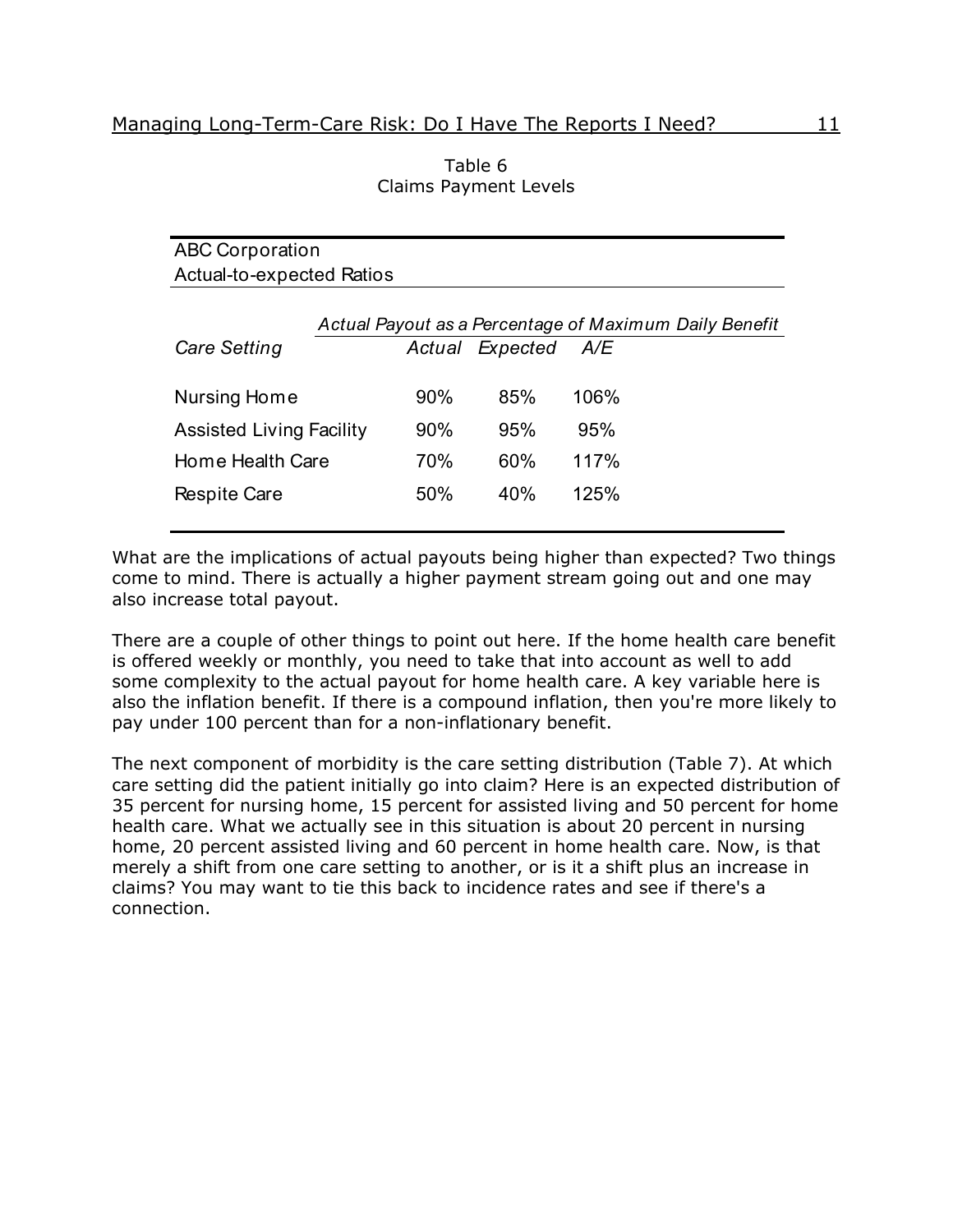| <b>ABC Corporation</b>           |        |                             |      |
|----------------------------------|--------|-----------------------------|------|
| <b>Actual-to-expected Ratios</b> |        |                             |      |
|                                  |        | <b>Initial Care Setting</b> |      |
| <b>Care Setting</b>              | Actual | Expected                    | A/E  |
| Nursing Home                     | 20%    | 35%                         | 57%  |
| <b>Assisted Living Facility</b>  | 20%    | 15%                         | 133% |
| Home Health Care                 | 60%    | 50%                         | 120% |

Table 7 Care Setting Distribution

Since we've looked at the initial care setting, the next logical place to look at is where the people ultimately end up. Here, you should look at transfer rates. Table 8 looks at an initial care setting and a current care setting. See where they ultimately end up and what paths they take to get there.

#### Table 8 Transfer Rates

| <b>ABC Corporation</b>           |         |                             |       |          |
|----------------------------------|---------|-----------------------------|-------|----------|
| <b>Actual-to-expected Ratios</b> |         |                             |       |          |
|                                  |         | <b>Current Care Setting</b> |       |          |
|                                  |         | Home                        |       |          |
|                                  | Nursing | Health                      |       |          |
| Initial Care Setting             | Home    | Care                        | Death | Recovery |
| Nursing Home                     | 85%     | 10%                         | 3%    | 2%       |
| Home Health Care                 | 10%     | 85%                         | 3%    | 2%       |
|                                  |         |                             |       |          |

Consider: ADL levels Assisted Living Facilities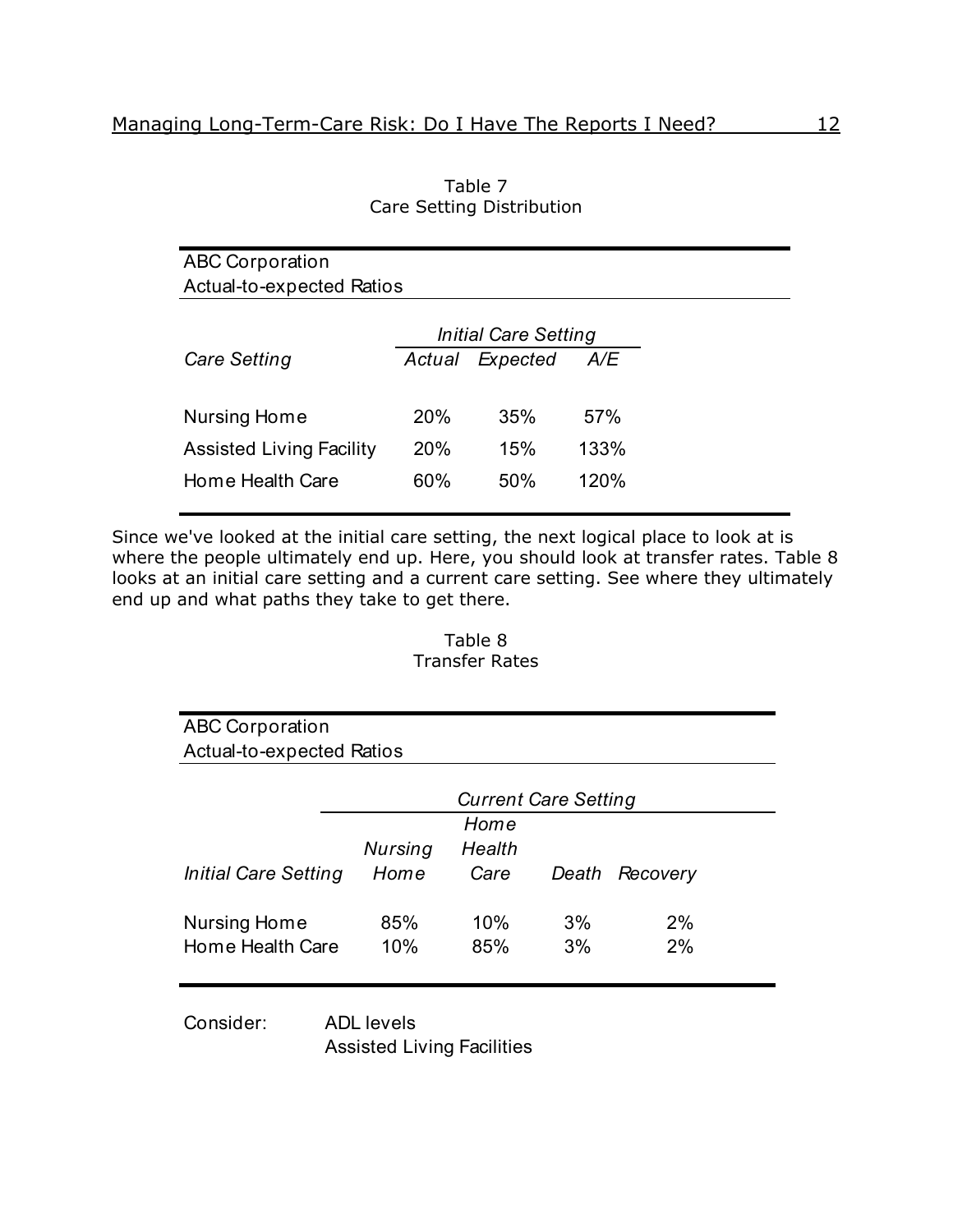#### Managing Long-Term-Care Risk: Do I Have The Reports I Need? 13

For example here, the initial care setting for nursing homes is 85 percent, and at the current time, this is the percentage of people still in a nursing home. Ten percent have moved to a home health care setting, three percent have died and two percent have recovered. Some additional considerations here are to bring assisted living into this matrix and look at the shift between the three-tier settings, and also look at transfer rates between activities of daily living (ADL) levels.

The final component of morbidity to point out is claim characteristics. What were expected distributions by cause of claim? I think the real value here is to coordinate the knowledge gained on the claim side to the underwriting practice, to continually improve underwriting guidelines. And again, this can also be tied back to the other morbidity component; do the incidence, continuance and payment levels vary between the different illnesses? And does the care setting vary between the different illnesses?

Now, I will wrap it up. To be successful in experience monitoring, you need to develop the capabilities early to look for emerging trends. I think it is even truer in the persistency than morbidity. In morbidity, it is necessary to have a mature block in place, but with persistency, it is possible to look at it early on. There are definitely examples of carriers who just didn't do that.

To start, you can look at data on an aggregate basis. Then, as the exposure base grows, you can start going down into the different key components. It is necessary to capture exposure in accounts, to measure the credibility of the data. I've seen some pretty extensive reporting capabilities and they showed basically what I didthe actual expected ratio—but it wasn't possible to see the data behind it to know whether it was credible or not. I think you need to capture that information. The last thing I will point out is to do experience monitoring on a regular basis. With that, I'll turn it over to Vince.

**MS. HAUSER:** Our last speaker is Vince Bodnar. Vince is a consulting actuary with Milliman USA. He has more than 11 years of experience with LTC and has been involved with pricing, plan design, financial reporting, and distribution strategies. Prior to joining Milliman last year, Vince was with GE Financial Assurance and KPMG.

**MR. VINCENT L. BODNAR:** My presentation will focus on a process that I call experience-based management, but I will refer to it as EBM for short. It really addresses how to use the information that should be collected in an experience monitoring system.

It's based on a set of best practices that I've observed in companies I've worked at and at client companies. To put it into context, I've yet to see a company use all of these principles. I've seen companies use pieces of it, but I have not seen anybody put it all together yet, so the complete package is unattested. I'd love to see somebody put it in place some day.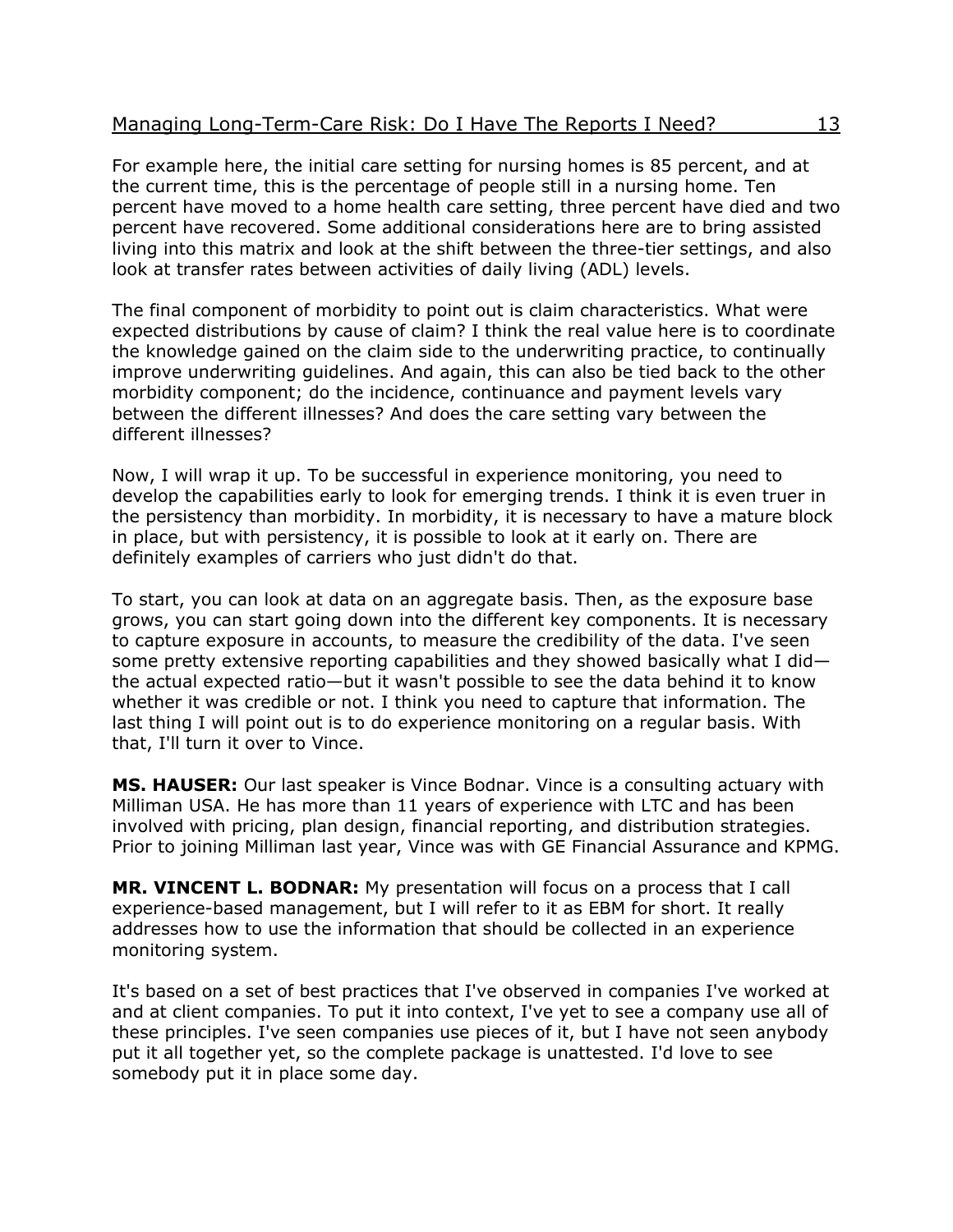EBM can be best defined by differentiating it from purer experience monitoring. Experience monitoring involves data collection—the recording and observations of events and data—and the tabulation and summary of this data into reports. It also involves the tracking of actual versus expected results.

EBM, however, involves usage of information gathered from an experience monitoring system. It involves pertinent data analysis by ensuring that you're focusing on key profit drivers. It also involves the communication of findings, and it's important that things are put into the context of its effect on the business.

Early on, Peggy said that it costs \$75 extra to write a policy. What does that mean? How do you communicate that to management? What EBM will do is help to communicate that it means X percent of the expected future profit of this line of business. It also involves decisions based on these findings, which may include changing a product, pricing, or processes, or even killing a product. In addition, it involves ongoing refinement of data needs.

Within this presentation I'll focus on the need for EBM. I'll also explain the critical elements of such a process and give you step-by-step instructions for building an effective EBM process.

The need for EBM is particularly important with LTC. As many of you know, there's a long period between cause and effect. With LTC, you must be able to react to warning signs of losses, not just the poor financial results as they emerge, because often times this is too late. Early detection also provides more options. If you wait too long, often your only option will be a rate increase or something drastic. Profitability within LTC is subject to many variables, and a lot of times they're hidden by other variables such as claim costs, and are driven by two components: length of stay and incidence rates. One could be up and one could be down.

If you're just tracking one item, you may not pick up all the underlying causes. Utilization in costs vary greatly by care level, geographic area, and buyer. LTC delivery methods are still evolving, with the industry working its way out. Right now there's a trend from acute care to lower levels of care. It's important to understand these care levels and how they affect the product. Also, LTC incidence and length of stay are changing.

I'd like to share some of the most common root causes of LTC product failures that I've observed. Probably the biggest cause of failure is simply low production. Often companies will put millions of dollars into launching a product, only to see a few sales trickle in. As actuaries I think we tend to focus on the back-end profit drivers and don't really focus too much on pure volume. Often this is caused by distribution size itself. By that I mean the size of the distribution system that specializes in LTC and agent training, as well as the general level of interest from the distribution system in selling the product.

Another common cause is liberal underwriting—accepting questionable risks or risks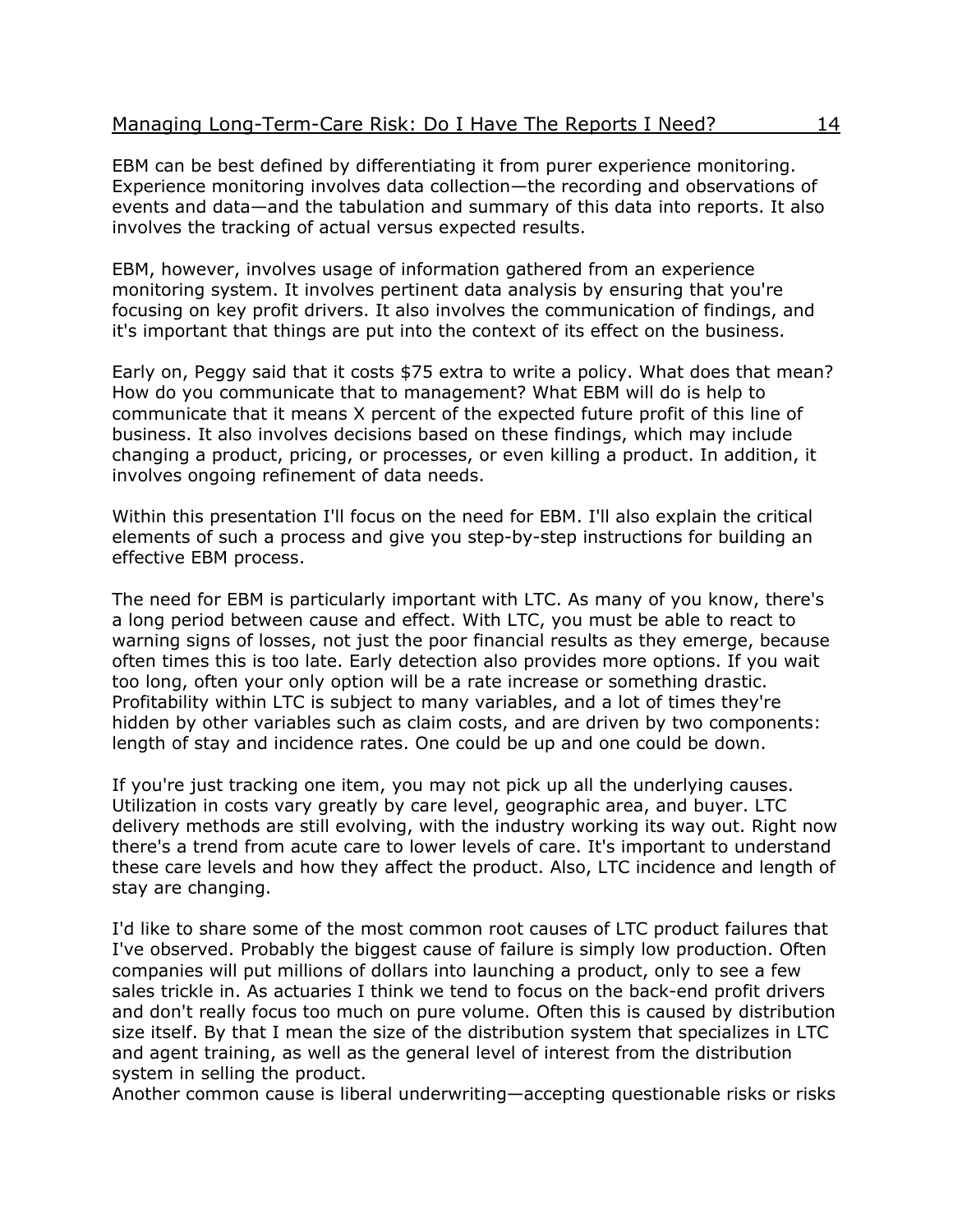the actuary didn't intend to be accepted, poor plan design or a design that becomes obsolete over time with unintended levels of care or coverage.

Anti-election, reserve, and capital inadequacies are other causes of product failure, and are more common than you might think. This includes liberal claims processing and the pure-and-simple pricing assumption. All of these product failures can be avoided or at least mitigated if some kind of experience monitoring system is in place, or a robust discipline system for using that data is also in place.

There are three common mistakes in dealing with the root causes of product failure, even if monitoring experience. The first one is inadequate monitoring, and as an example, not monitoring durational loss ratios. I've had clients who simply look at first-year versus renewal-year loss ratios, and that's it. They don't understand the relationships of a durational loss ratio to overall results. They're not monitoring a key item, and as a result, they manage their business by hunch.

The second mistake, which is pretty common, is simply bad communication between an actuary and management. As a real live example, I once witnessed a communication stating that our loss ratio in Florida was 50 percent. Management's response to that was, "Okay, that's interesting. Our price is 60 percent, so we're doing okay, right?" What wasn't communicated was that the product was still in its first duration, and they were in trouble, to say the least. In this case, the issue was not put into context.

The third mistake is that warnings are simply ignored. Managers understand the implications, but they choose not to take corrective actions. Often they think they're painted into corners and there's only one corrective action that's even possible. They don't explore other options. Because that one option is all they're considering, they don't want to take it, and get wishful thinking, which I think we've all seen. With one client in particular, I hear, "This may go away. That's behind us now. That will hurt sales. We can't do that."

It is between the product manager or the actuary and upper management to make the decision on what to do with the product and how to react to it. As I see it, there are five key elements to effective EBM. The first is to know your tolerance level. At what point are you going to want to make or take action? The second is to know the key route drivers of your results. What drives profitability? What's important to watch? Third is to regularly monitor these key items, which I can't over-emphasize, and, to communicate the results in a timely and effective manner, then act when necessary.

There are some general guidelines to consider when building an EBM process. If possible, try to build it prior to launching the product. It can provide some great insights on the product and how to design it. It will alert you to risks ahead of time and often it may change the way you administer or distribute the product.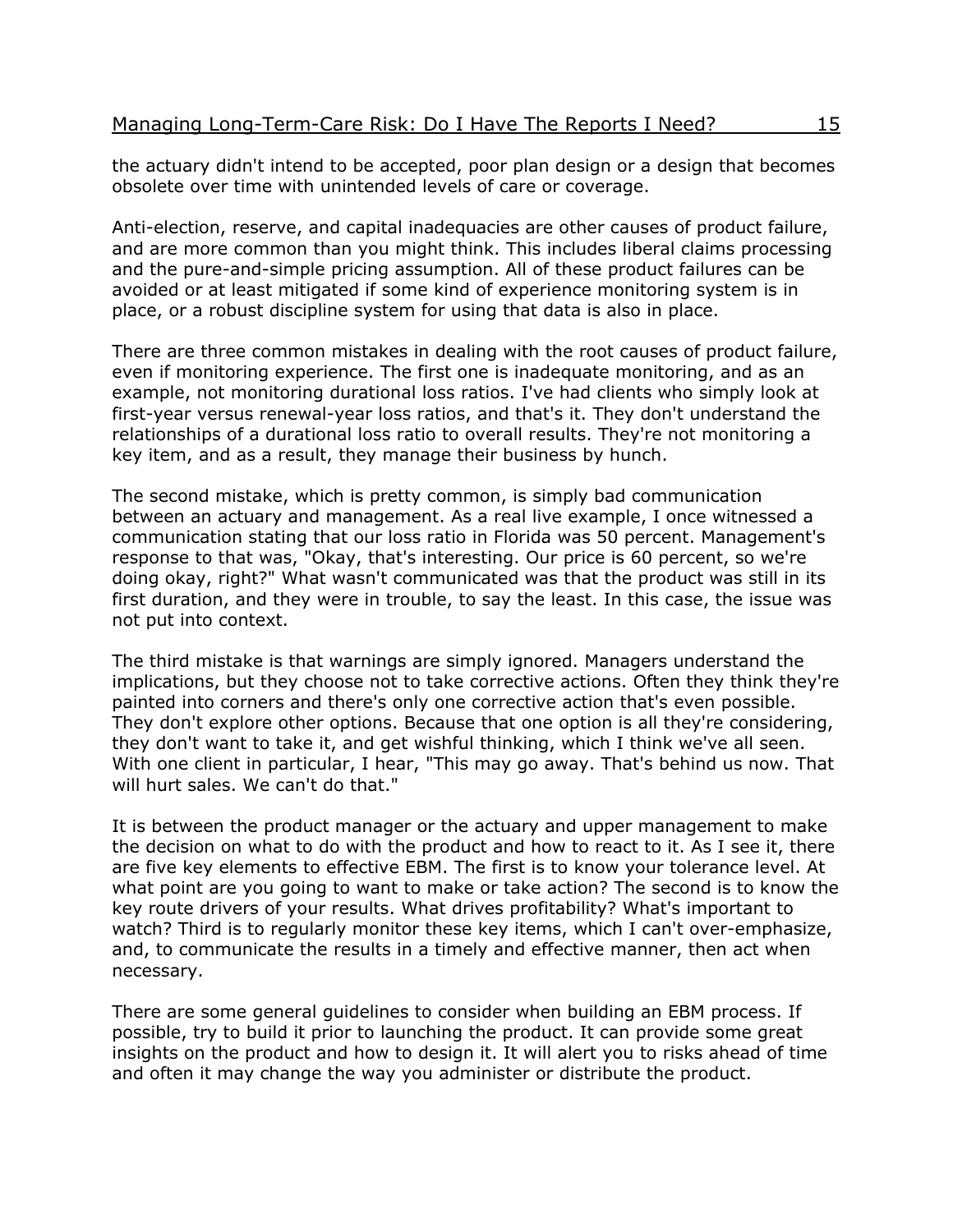I want to get into a step-by-step description of how to build a process. The first step is to brainstorm about profitability drivers and decide what they are. This has to be done outside of an actuarial vacuum. You must involve other people in the company. More heads are better than one, plus often they are looking from different angles that can lend to key insights. Look to peers as well as the distribution system.

I'm amazed at how often peers are not included, but they can give some key insight as to issue processes that really affect production volume. A lot of times actuaries imagine that it's all about commissions, but often it's not. It usually has to do with how nice an actuary treats an agent when he calls, or how long it takes an application to be processed. Auditors, reinsurers, and of course, consultants, are also people that you may want to involve in a brainstorming session.

A key driver that may come out of the brainstorming session is production. It is based on the agent's life; unless they're trained, there is a new agent turnover, and a number of sales per agent. The underwriting process is a key driver of profitability—not just the quality of the applications, but also how long it takes to issue policies. It's the mix of business.

I think Peggy went into a long discussion about how just looking at the number of policies coming in that are inflation versus non-inflation could be a key driver. You may be subject to anti-selection. There may be a demographic miss or an opportunity that can help drive profitability, like lapse rates, commissions, investments, performance, expenses, claim incidence, and the length of stay.

These are some examples that we traditionally think of as the work of pricing actuaries. Other key drivers include the claims process, usage of case management, experience by rating class, reserve adequacy, and risk-based capital.

When brainstorming about profitability drivers, it is necessary to determine your tolerance levels. Also, you should clarify and get agreement on what the definition of adverse result is. An actuary's definition of adverse result may be different from management's definition, so it's important to understand and get agreement upon a common definition.

Here I've defined three different levels of tolerance. The least serious, I call informed. This happens when a deviation occurs. It's not serious enough to do anything about, but you want to let key people know that a deviation has occurred. The next most serious tolerance level is to investigate. When a deviation occurs here, you want to dig into the item and identify the root cause, as this may in itself lead to some corrective action. Then the most serious level would be to take action, and when a deviation occurs at this level, you want to take immediate corrective action.

It's important to make tolerance levels relate to something tangible, such as a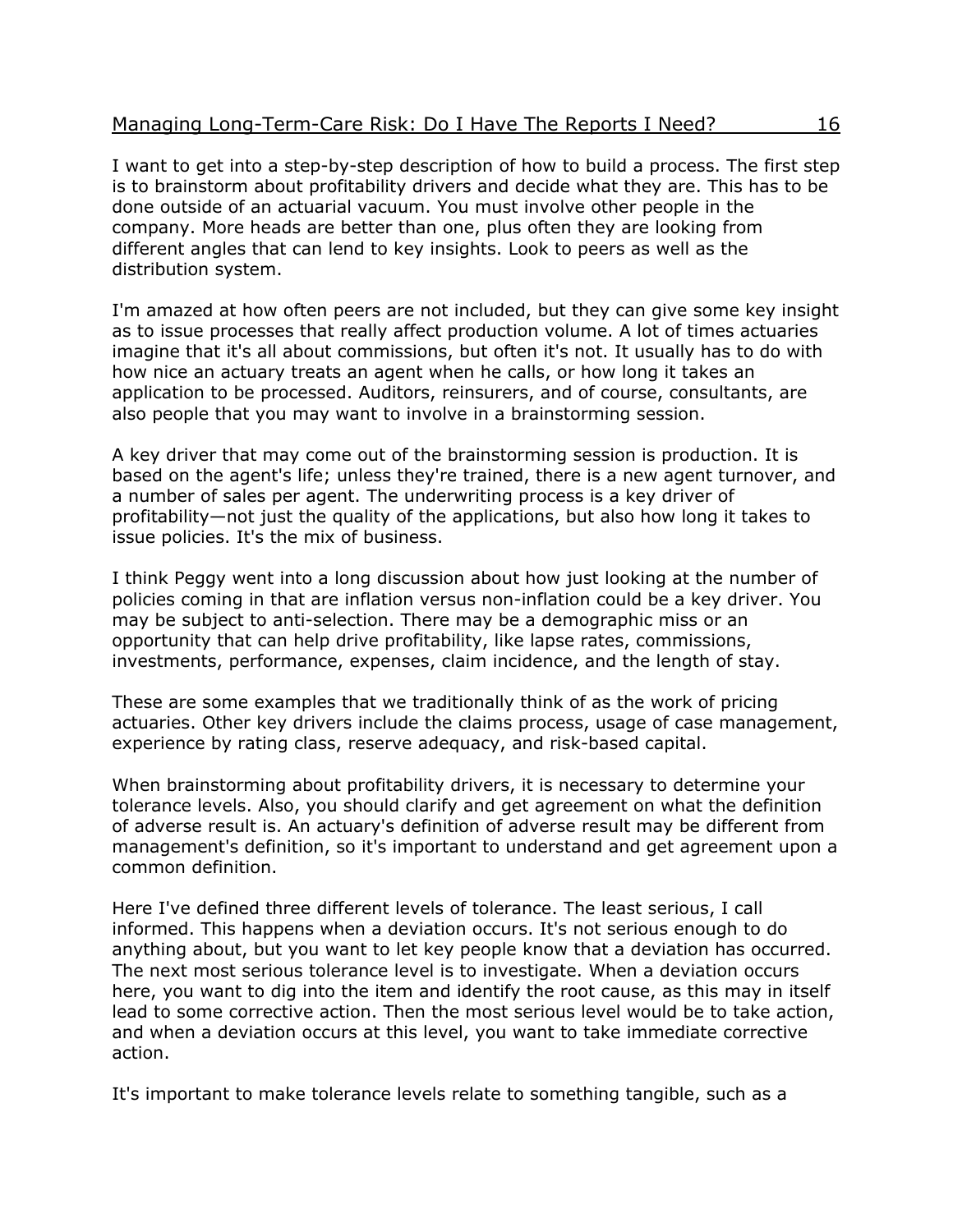percentage of the expected profit margins or a percentage of the premium. The tolerance levels should consider both short- and long-term profitability measures, and also the duration at which the deviation occurs. It's important to relate the deviation to both current and long-term results because of items like persistency, which are good in the short-term and bad in the long-term. Again, it's important to get management agreement on levels ahead of time.

To help illustrate what I mean by these three different levels, I've come up with a few examples. The inform level may be defined as a deviation of profit; that is at least 20 percent of expected quarterly profit, which implies a 20 percent deviation from lifetime profitability, and a deviation that has occurred for one quarter. Again, in this way you're capturing an item such as persistency.

The investigate level may be defined as a deviation that's 30 percent of expected profits, and has only happened for one quarter, or that it's 20 percent and a deviation has occurred for two quarters. Corrective action may be the deviation at 50 percent, or it's been at 30 percent for two quarters.

The third step of building the process is to determine or prioritize the items that must be monitored. In doing this, you will quantify the tolerance levels for each item in relation to the overall tolerance. For example, a 20 percent deviation in annual or lifetime profit, which is the informed level on the illustration I gave on the previous slide, can be driven by a four percent loss ratio deviation, or a 15 percent time-to-issue deviation. For example, according to the distribution system's input, sales would drop by 20 percent if it takes a couple of days longer to issue policies. Another example is a five percent deviation in the mix of females.

Once the tolerance levels for each item are quantified, you can then determine their importance. Of course, small tolerance items will be more important to monitor and also indicate the need to drill down on that item, and break it into other things that are easier to track and monitor. It may give you even earlier warning of the deviation. An example is to drill down on additional root causes or obtain additional slices of that item to monitor.

The next step is to develop reaction plans for deviations for each item. If this is done ahead of time, it will be much better off. Early detection, again, provides more options. I've listed some options to consider as reaction plans for deviations. They are to revise the issue underwriting process or underwriting standards, and/or eliminate an underwriting class such as substandard or a preferred class. You might also rate all of the preferred standards. Review the claims management process, revise compensation, revise your planning and projection assumptions when it's time, discontinue an existing product, and restrict distribution by agent, product and area.

This can be done by changing compensation levels. One should revise the pricing and design of a new product as he or she gets information about how the old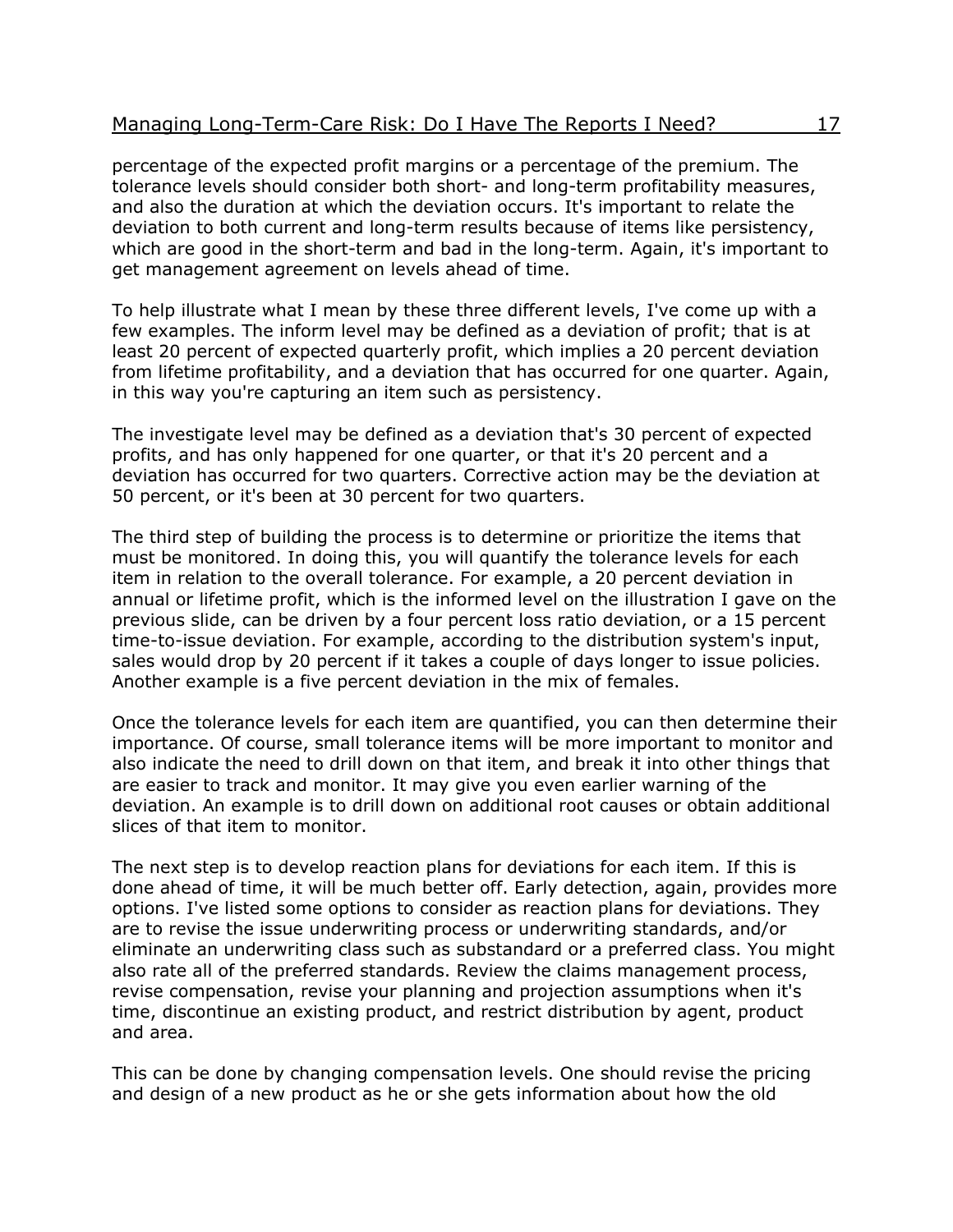product is performing. You may have to subsidize older products with new products as an alternative to rate increases. At some point, if adverse deviation continues to occur, it is possible to strengthen reserves and apply for rate increases.

The next step is to determine data sources, and look at the items and the priority of the items to track. Focus initially on the high priority items and keep the process simple initially.

I think if you wait for that magic data warehouse that we all get promised at one time or another during our careers, it may be retirement before you actually set up something like this. I propose keeping it simple; use data that's already available and collected at the start and refine it later. In a lot of cases, the data you need are already being collected by somebody who works in the company. Examples are marketing and claim activity reports, as well as application and new issue reports.

Next, assign responsibilities. Determine who will gather the data and who will deliver it. Again, leverage data and reports that will all be collected and generated. I think it's important to assign an overall process manager for this. This would be a central point of collection, an analysis for the EBM process. This person would determine where each key item is on the tolerance scale and will regularly communicate the status to management. When needed, this person would initiate or coordinate investigations and drill-downs, and coordinate corrective actions.

For illustration I've shown two examples of EBM manager tools that can be used. The first one is simply an Excel spreadsheet, which summarizes the status of each item that that is being monitored, and shows where it is within tolerance levels. For example, the first row illustrates that we're tracking the percent of issues that are married. It shows where the information is coming from, who gathers the information for process managers, what the current value is, and it shows three different tolerance levels for that value.

In this particular case, it's in "investigate," because it's between "investigate" and "action" in one quarter. As a follow-up to this summary report, I envision a communications memo that would go out to all people interested in describing that deviation and what is currently being done about it.

The last step is to refine the process over time. This process will be subject to continuous improvement, especially if you start off simple. As time goes by, you can improve data quality and automate the process, and probably find new items to monitor as well.

In closing, I'd like to summarize a few of the benefits of experience data management. Of course, you will have an increased awareness of profit drivers and know which ones are key and what the current status is at any given time. There will also be a better understanding of the volatility of the results. Hopefully, you will practice early reaction to loss indicators instead of forced reaction of poor results,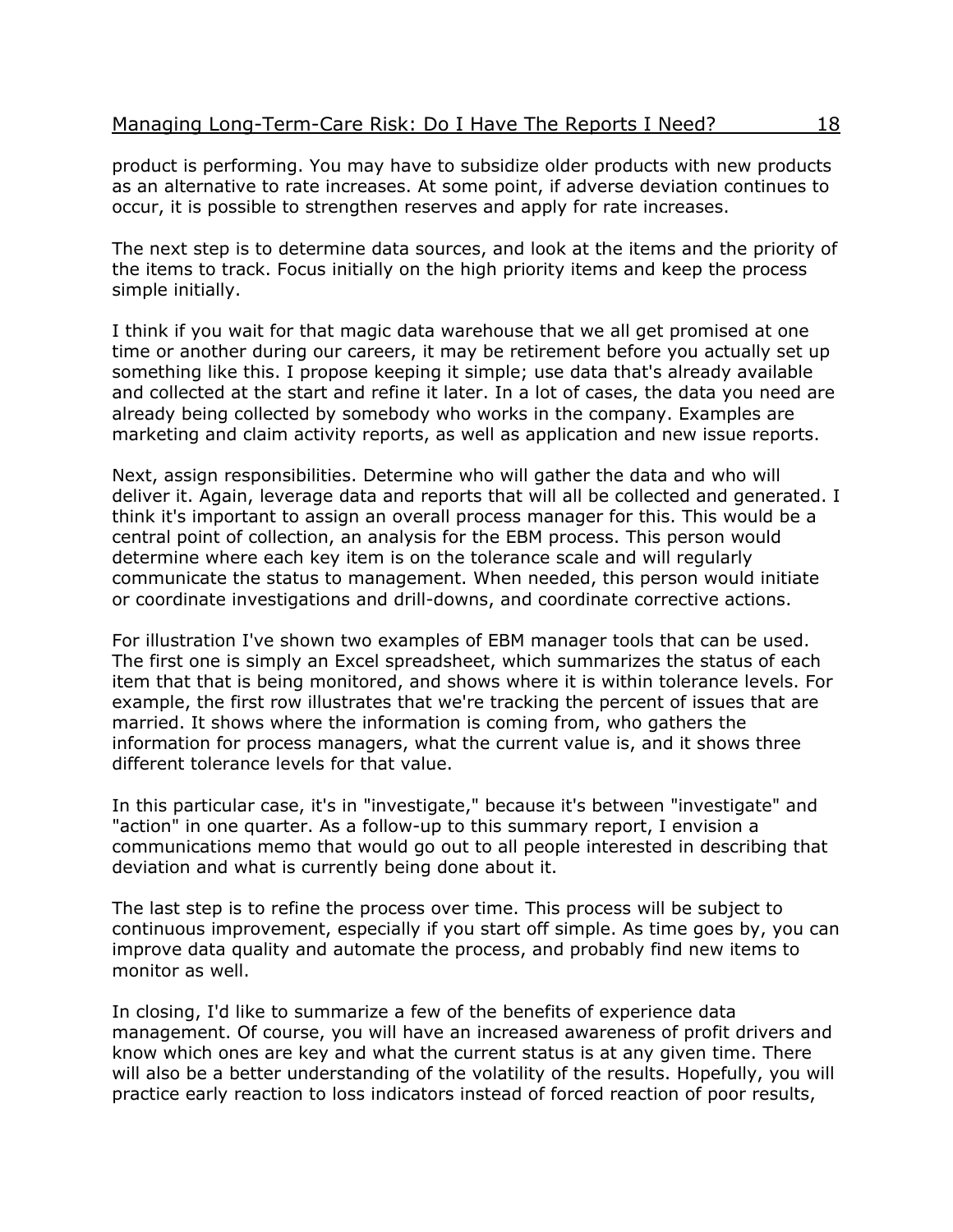and have real-time understanding of financial results as they emerge. With that, I'll hand it back to the panel.

**MR. MIKE KHALIL:** Here is a question for any of the panelists. It seems like the whole presentation was devoted to the traditional actuarial focus, and I didn't see much mention of investment income. I mean, we know the importance of investment income in long-term-care products. Are there any suggestions for monitoring investment income, either as you develop the product or going forward?

On a related note, in my company, I'm going through the process of developing new investment strategies for our long-term-care product line. In that vein, it involves sitting in on discussions with our senior management.

Our senior management is asking what sort of benchmarks we will have, because our feet will be to the fire with management. So the senior management for our health business is asking what sort of benchmarks you can give us. I wonder if you have experience in that way, and if so, what kind?

**MS. HAUSER:** You had asked what to do initially when developing the product. I think it's crucial that the pricing actuary knows what the allocation strategy or investment strategy will be for the long-term-care block of business.

Many companies use the company's portfolio rate and are allocated earnings, based on reserves. Companies could probably do better with a more targeted strategy and could benefit from buying assets for the expected liability pattern.

In the beginning, it's really important to know the company's allocation strategy. Then, there's nothing unique about LTC investment monitoring. Certainly it is important to monitor. However, following what Vince has mentioned, you know what the current quarter's performance has been, you know what you were assuming in your pricing and you need to be able to know what the impact of that deviation is on your long-term profitability of the block. But I am not an investment expert who would know what kind of monitoring should be going on in the investment department.

**PANELIST:** I agree that you would want to get buy-in initially on what investments are being allocated to the line of business. If you're looking for examples, you want to match it up with something that's got a nine-year life, and make sure to monitor that and be properly allocated. I know what is promised up-front doesn't always pan out in the future, so it's important to have communication with the investment people going forward to make sure you're getting an allocation of what you were promised early on.

MR. JAMES M. GLICKMAN: I will bring up a sideways discussion and get your reaction. I'm sure you'll all have favorable reactions to it, because I represent reinsurer, you represent TPAs and consultants. One of the things I've always seen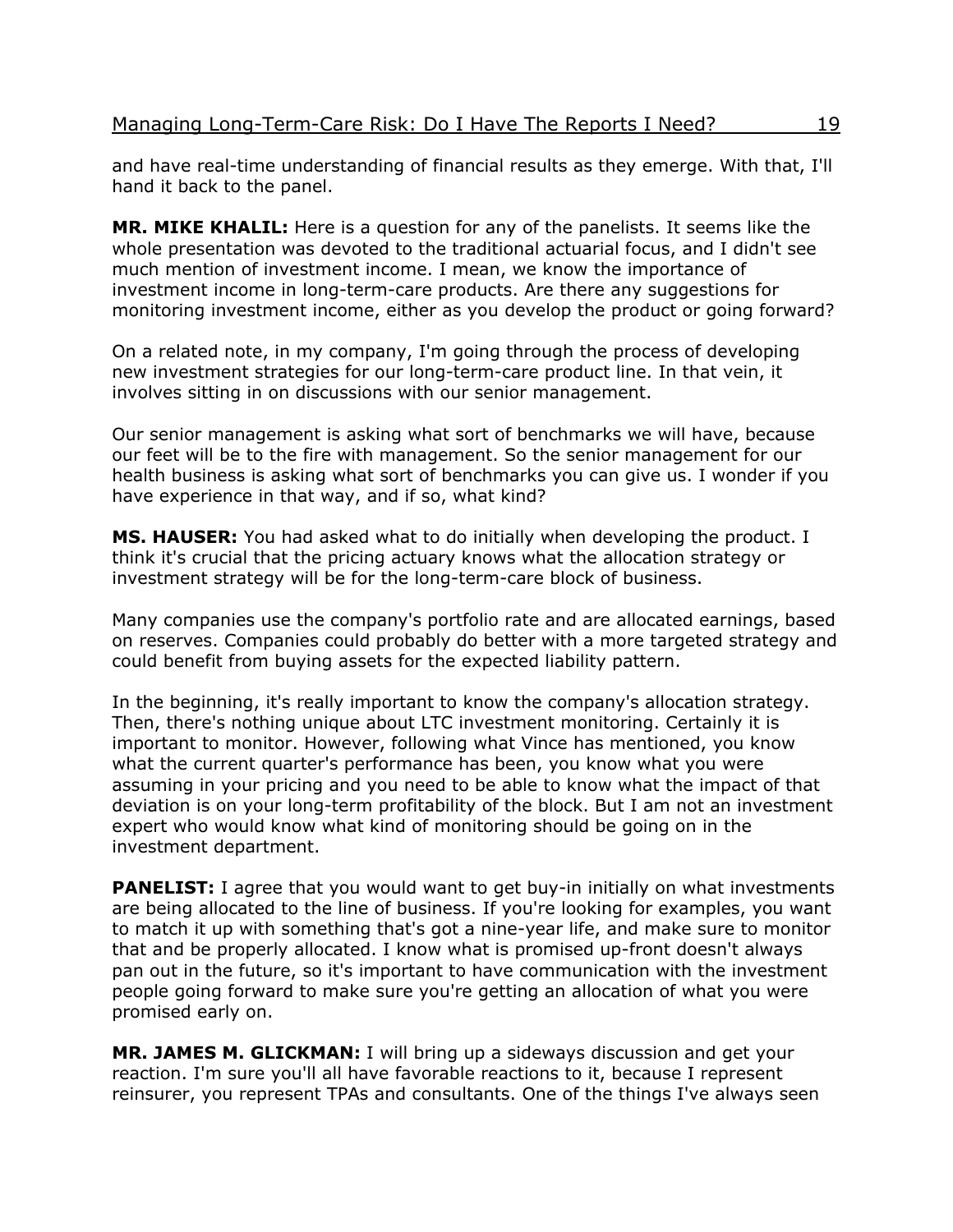in dealing with a lot of different companies trying to get into this marketplace and even those that have already been in it for a while, is that they aren't creating the right expectations to try to manage it.

To give an initial example, many of you may be aware of the long-term-care experience exhibit posted by the NAIC. They have actual loss ratios; they have an expected loss ratio. If you look at those reports, and even though they vary widely from company to company, many in the industry know which ones are probably all right. The actual and expected loss ratios all seem to match up close to each other.

Likewise, very many large companies over the last few years have entered the marketplace, saying to look at all the opportunity here, they're going to do \$5 million, \$10 million, \$20 million, \$40 million or \$100 million over the first five years. Yet, there are some readily accessible reports that say that the very top companies that have been doing it for 10 or 20 or 30 years are still struggling to get above \$50 or \$70 or \$100 million in new business.

So where does that expectation fit in properly? Certainly where you're going to try to outperform the typical start-up points, there will be a major problem associated with what will be compromised in underwriting, or in pricing, or in benefits to get this kind of input and volume from people.

My ultimate suggestion is for companies not only in it, but those who are thinking of going in it. What they need to do is to try to involve reinsurers who give their experience. Certainly there are vendors who offer information and/or administrative ways to get aptitude in a more expedient fashion. There are also consultants who can help design what you can realistically expect to get out of this business, how soon and how to manage to it. I'll open that for discussion.

**MS. HAUSER:** I think your points are well taken, regarding how difficult it is to produce the production that you might want. We've had that experience with a number of carriers who had wanted to get into the market, chose to go the outsourcing route and had pretty healthy sales projections that, not surprisingly, haven't materialized.

I think it's important for the consultants or reinsurers to help these companies get more realistic goals. But regarding your comments on the experience exhibit, I'm not surprised initially that a lot of companies', actual-to-expected ratios, match each other; because, for the most part, those loss ratios are not based on paid claims, but instead are dominated by the claim reserves. They use their pricing assumptions to set the claim reserves.

So until things really start deviating, the reports of the actual versus expected should be right with each other. You really have to use a healthy dose of skepticism when looking at those reports, because they're only as good as the claim reserve practices and the continuance curves of the company producing the report.